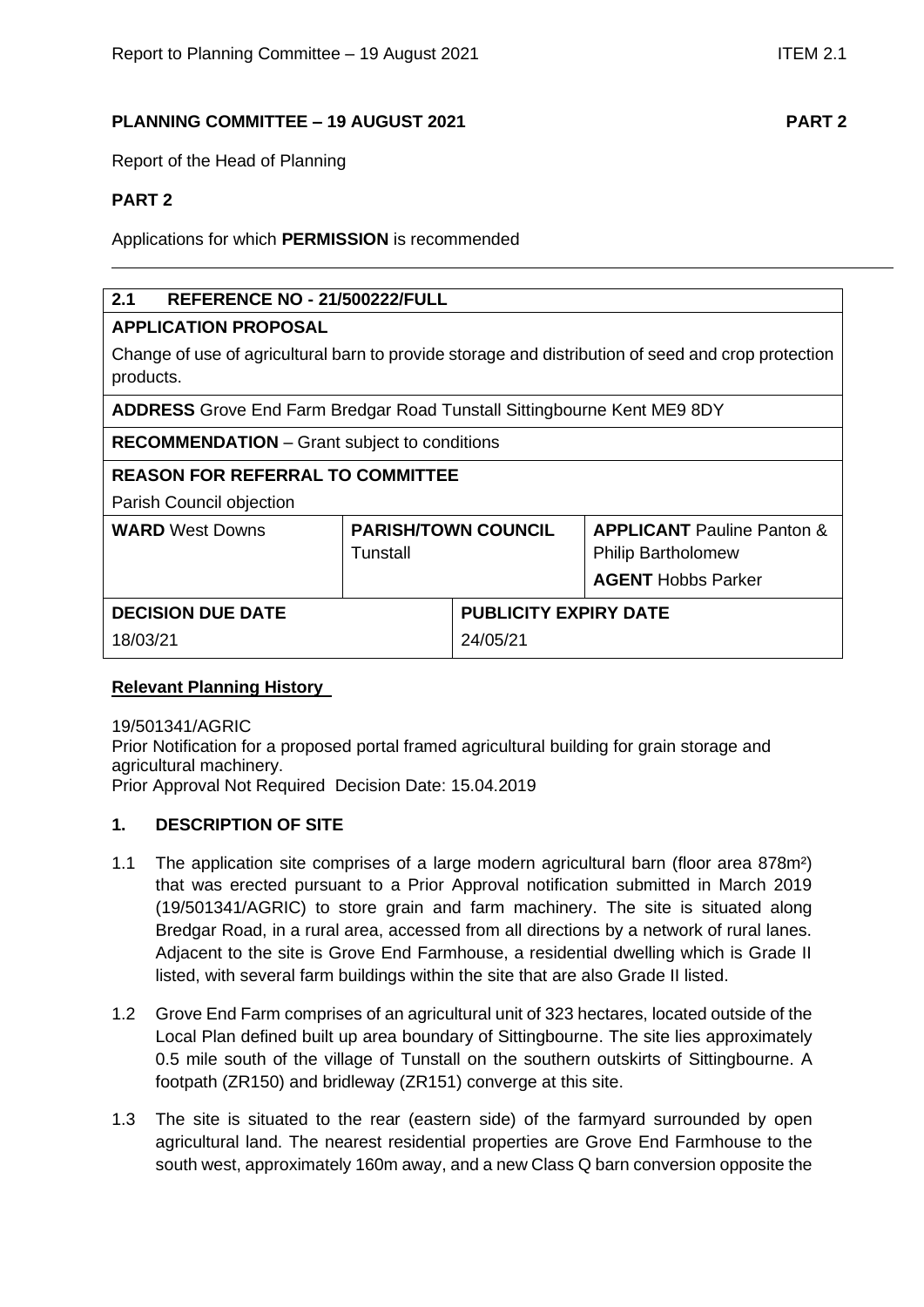main farm entrance approximately 170m away. Beyond that, approximately 280m to the south along Bredgar Road is Doves Croft, a residential development of 27 dwellings. To the north of the site, on Tunstall Road, there are a number of residential properties.

# **2. PROPOSAL**

- 2.1 This application seeks planning permission for the change of use of the barn permitted under 19/501341/AGRIC for the storage and distribution of seed and crop products, a use falling within Use Class B8 (Storage or distribution) – although some confusion initially arose because the application was originally described as for a Class E (Commercial, Business and Services) use – see Parish Council comments below. The building would be used by an agricultural company, known as Agrovista UK Ltd (Agrovista), which offers advice on soil management and the production of field crops, and supplies pesticides, fertilisers, and micro-nutrients to agricultural customers nationwide.
- 2.2 The building would be sub-divided into three parts, with just over half storing agrochemicals, one-quarter storing fertiliser and one-sixth storing horticultural sundries. There would be a small office (floor area 9m²), together with a kitchen, meeting room and toilets positioned in the far corner of the building. No external alterations to the building are proposed.
- 2.3 There is a large hard surfaced area in front of the building which would accommodate at least eight car parking spaces, with ample space in front for the loading/unloading of goods. To the rear of the building, there will be a small overnight parking area for up to five lorries.
- 2.4 The hours of operation put forward by the applicant are 7am 5pm Monday to Friday. Currently there are two full-time members of staff, and it is proposed to increase this to six, of which three will be office-based and three will be delivery drivers. The deliveries will be made using a 3.5 tonne van, a 5.5 tonne van and a 7.5 tonne lorry. It is expected that there would be an average of two HGV deliveries per week to bring goods to be stored in and then distributed from the barn.
- 2.5 The applicant's original covering letter argues that the proposal will create rural jobs, will re-use an existing farm building that is no longer required and the location and availability of farmland here is ideal for Agrovista to develop their research into farming techniques, whilst working with the applicant on research into farming techniques and the impact on soil health, sustainability and crop and food production.
- 2.6 The application is supported by a Heritage Statement which concludes there is no impact on the setting of the listed building as the proposal is changing the internal use of the existing building and does not propose a new building.
- 2.7 The application is also supported by a Transport Technical Note, but since submission this has been updated to provide a detailed monthly breakdown of the trips generated by the existing use of this site and the proposed use. This document concludes that the proposal would increase the number of weekly car/van movements but would significantly reduce the number of HGV movements over the course of a year – albeit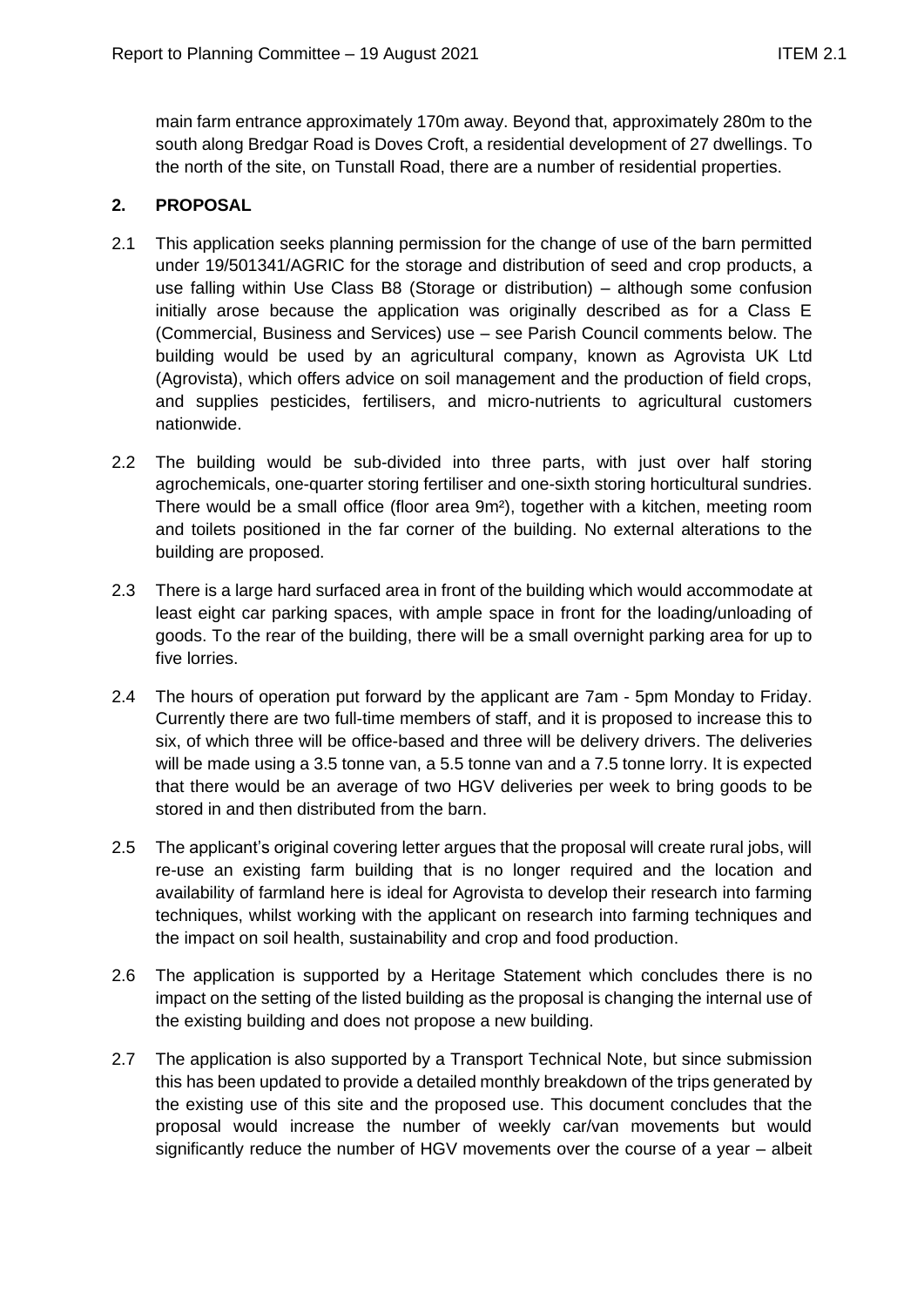there would be a change from a definite seasonal peak in flows at harvest time to a more uniform travel pattern per week.

- 2.8 The Transport Note also provides details of the existing use of the building. The existing barn can store 1,500 tonnes of grain and acts as a distribution hub for the applicant's farms, with grain from Grove End Farm being stored in the building (this amounts to 25% of total grain) along with storage of grain from the applicant's other farms, namely Swanton Farm, Bicknor and Redwall Farm, near Maidstone (this amounts to 75% of total grain storage). This can result in 50 HGV vehicle movements (from outside the site) arriving at the barn and 50 HGV vehicle movements (to destinations external to the site) leaving the barn each week at peak season.
- 2.9 The applicant has advised that additional grain storage is available within the Dutch barn at the front of the site and the barn next to it, to store the grain produced on site. The grain harvested by the applicant from other farms can now be stored at Green Farm, Higham and Wanstall Farm, Aldington. Therefore, they advise that it is no longer necessary for the new building to function as a grain store on site.
- 2.10 Table 8.1 of the Technical Note (reproduced below) summarises the weekly inbound and outbound trip generation to and from Grove End Farm for the existing and proposed use of the application building. This indicates that there are currently 15 cars and 50 HGVs inbound and outbound each week (i.e. 65 vehicles each way per week). This is the same as 15 PCUs and 100 PCUs (115 PCUs) inbound and outbound each week (230 overall movements). In the proposed use, the equivalent figures are 60 cars and 15.5 HGVs inbound and outbound per week. In other words, this will be 60 PCUs and 31 PCUs (91 PCUs) each way each week (182 overall movements). This equates to 48 total overall PCU movements per week less than is currently the case, including 69 less HGV movements per week.

Note: A PCU is a way of converting all vehicles to a common measure with respect to the capacity they use on the highway network, for example, a car is 1 PCU, but an HGV is say 2.0 to 2.5 PCUs dependent upon its size.

| <b>Existing</b><br>movements | Weekly in        |             | <b>Weekly out</b> |             | Weekly 2 way |             |
|------------------------------|------------------|-------------|-------------------|-------------|--------------|-------------|
|                              | <b>Cars/Vans</b> | <b>HGVs</b> | <b>Cars/Vans</b>  | <b>HGVs</b> | Cars/Vans    | <b>HGVs</b> |
| <b>Existing staff</b>        | 15               |             | 15                |             | 30           |             |
| Grain distribution           |                  | 50          |                   | 50          |              | 100         |
| <b>Vehicles</b>              | 15               | 50          | 15                | 50          | 30           | 100         |
| <b>PCUs</b>                  | 15               | 100         | 15                | 100         | 30           | 200         |

| <b>Proposed</b><br>movements | Weekly in |             | <b>Weekly out</b> |             | Weekly 2 way |             |
|------------------------------|-----------|-------------|-------------------|-------------|--------------|-------------|
|                              | Cars/Vans | <b>HGVs</b> | Cars/Vans         | <b>HGVs</b> | Cars/Vans    | <b>HGVs</b> |
| <b>Existing staff</b>        | 15        |             | 15                |             | 30           |             |
| Grain distribution           |           | 12.5        |                   | 12.5        |              | 25          |
| Agrovista                    | 45        | 3           | 45                | 3           | 90           | 6           |
| <b>Vehicles</b>              | 60        | 15.5        | 60                | 15.5        | 120          | 31          |
| <b>PCUs</b>                  | 60        | 31          | 60                | 31          | 120          | 62          |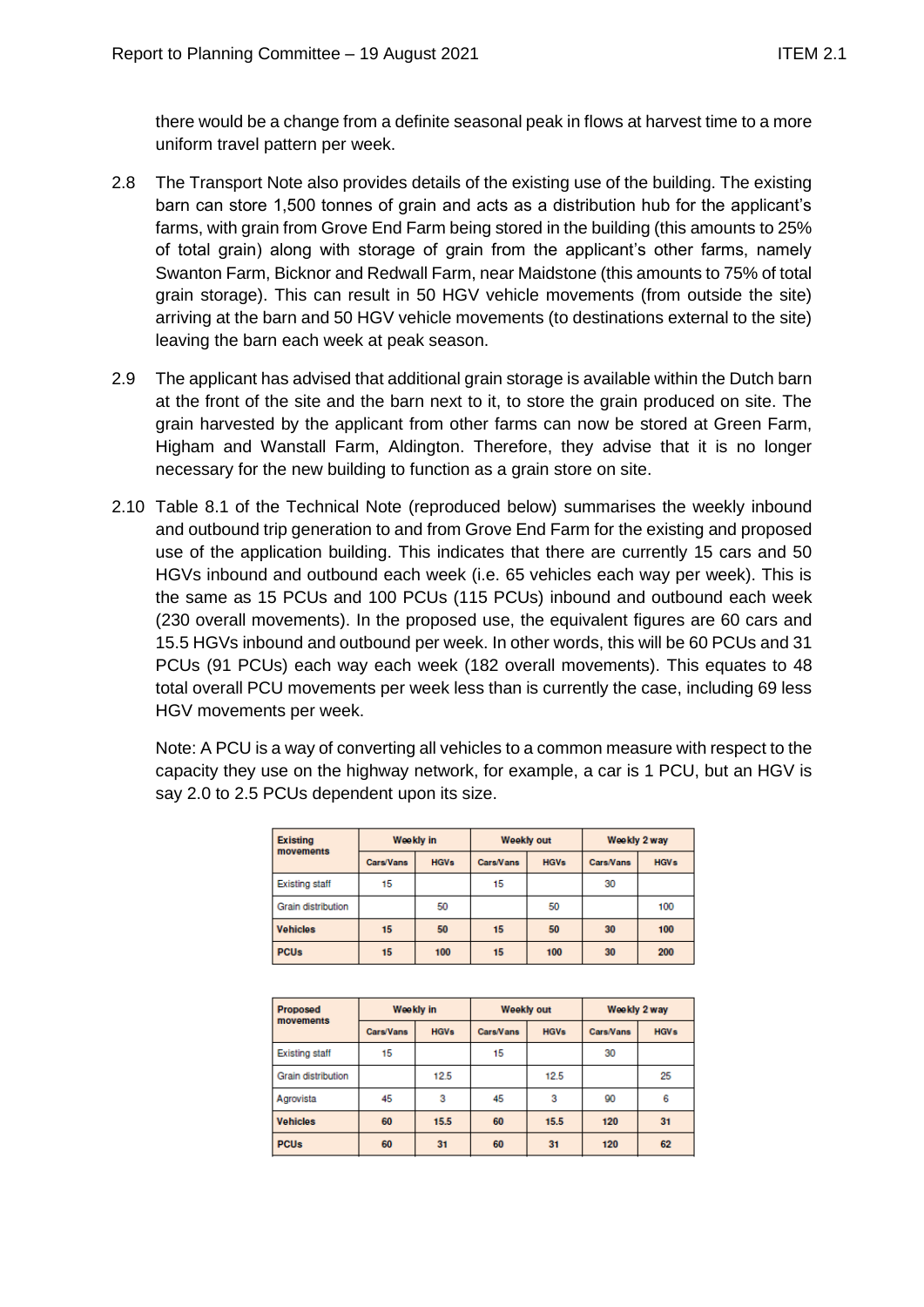2.11 The applicant's indicative comparisons between existing and proposed traffic movements are shown in the graphs below. In the first graph (car/van movements) the proposed traffic levels are the upper line, whilst in the second graph (HGV movements) the proposed traffic levels show a far lower peak flow albeit with a small increase in movements over other parts of the year.





2.12 The applicant has advised that the products to be stored within the building are likely to be delivered to Kent and East Sussex. The routes to and from the site that HGVs and delivery lorries are likely to use the mostly will be Hearts Delight Road, Wrens Road, Sutton Baron Road, Oad Street and the A249.

# **3. PLANNING CONSTRAINTS**

3.1 The site contains Grade II listed farm buildings.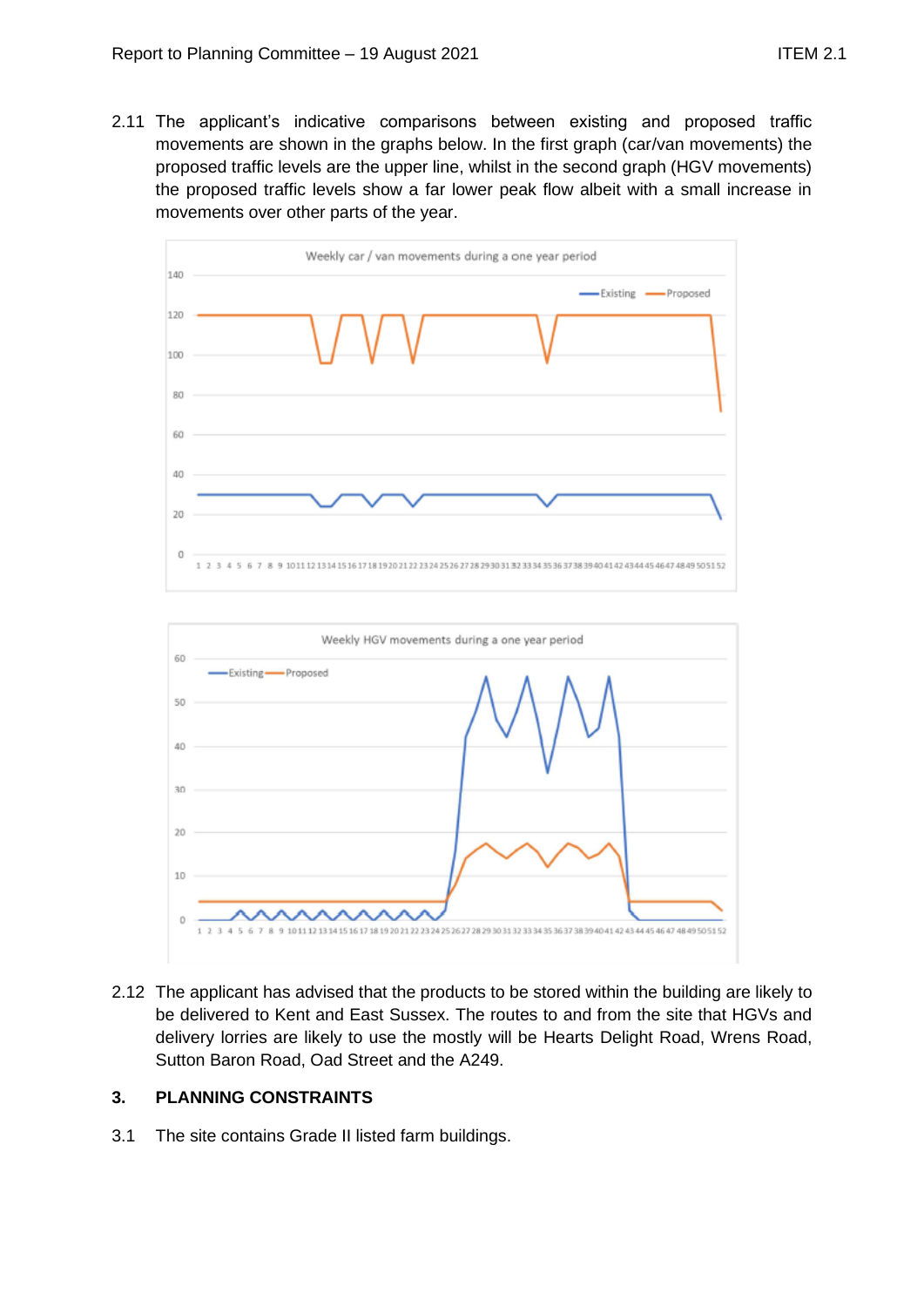## **4. POLICY AND CONSIDERATIONS**

4.1 The National Planning Policy Framework (NPPF) 2021 states at Paragraph 83

*"Planning policies and decisions should recognise and address the specific locational requirements of different sectors. This includes making provision for clusters or networks of knowledge and data-driven, creative or high technology industries; and for storage and distribution operations at a variety of scales and in suitably accessible locations."*

Paragraph 84 states:

*"Planning policies and decisions should enable:*

*a) the sustainable growth and expansion of all types of business in rural areas, both through conversion of existing buildings and well-designed new buildings;*

*b) the development and diversification of agricultural and other land-based rural businesses;*

*c) sustainable rural tourism and leisure developments which respect the character of the countryside, and*

*d) the retention and development of accessible local services and community facilities, such as local shops, meeting places, sports venues, open space, cultural buildings, public houses and places of worship."*

4.2 Development Plan: Bearing Fruits 2031: The Swale Borough Local Plan 2017: policies ST1 (Delivering sustainable development in Swale), Policy ST3 (The Swale settlement strategy), CP1 (Building a strong, competitive economy), DM3 (The rural economy), DM7 (Vehicle Parking), DM14 (General Development Criteria) and DM32 (Development involving listed buildings.

Policy ST3 of the adopted local plan explains that development will not be permitted in the countryside unless supported by national planning policy and able to demonstrate that it would protect or enhance the character and appearance of the countryside.

Policy CP1 seeks to strengthen economic development in the Borough, recognising that agriculture is an important economic sector and the industry needs to keep up with change, stating:

*Development proposals will, as appropriate:*

*8. Address future challenges to the agricultural and woodland/forestry industries with sustainable and appropriate proposals to create new markets and greater resilience;*

The relevant section of the supporting text to this policy is as follows:

*"Agriculture is also an important economic sector and the industry needs to keep pace with the changing context brought about by climate change, food security, global markets, major food retailers and changing legislation/guidance."*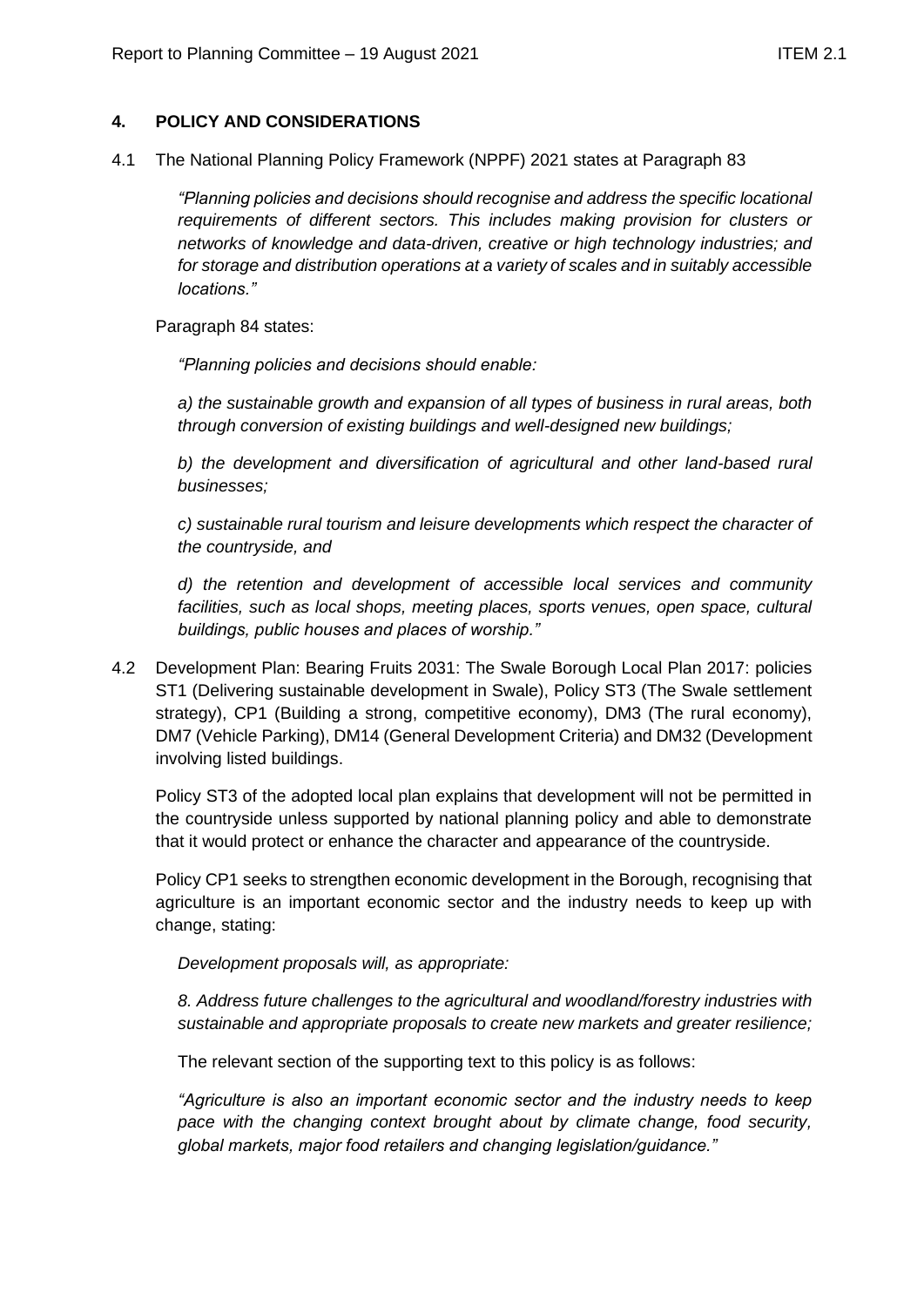Policy DM3 states:

*Planning permission will be granted for the sustainable growth and expansion of business and enterprise in the rural area …*

*Development proposals for rural based employment will:*

*1. For all proposals:*

*a. in the case of larger scales of development, be located at the rural local service centres and urban areas as defined by Policy ST3 and in accordance with Policy CP1;*

*b. firstly consider the appropriate re-use of existing buildings or the development of other previously developed land, unless such sites are not available or it is demonstrated that a particular location is necessary to support the needs of rural communities or the active and sustainable management of the countryside;*

*c. retain or enhance the rural services available to local communities and visitors without undermining or resulting in the loss of existing services unless demonstrated to be unviable for the existing use or other employment/community use;*

*d. for new buildings and ancillary facilities, the design and layout will need to be sympathetic to the rural location and appropriate to their context;*

*e. result in no significant harm to the historical, architectural, biodiversity, landscape or rural character of the area; and*

*f. avoid scales of traffic generation incompatible with the rural character of the area, having regard to Policy DM 6 and Policy DM 26.* 

*3. For the agricultural sectors:*

*a. enable the diversification of a farm; or*

*b. extend the growing season or improve the reliability and availability of local crops; or*

*c. provide for the storage, distribution or added value activities in central hubs located close to crop sources and the primary and secondary road networks; or* 

*d. increase the availability of locally grown food sold direct to the consumer; or*

*e. increase the sustainable management of woodlands; or*

*f. increase the use of renewable energy sources in accordance with Policy DM20*

4.3 Supplementary Planning Guidance (SPG): "Parking Standards" (May 2020) was adopted by the Council in June 2020 and is a material consideration in the determination of planning applications. The SPG advises one parking space per 110m² of internal storage floorspace and one parking space per 20m² of internal office floorspace.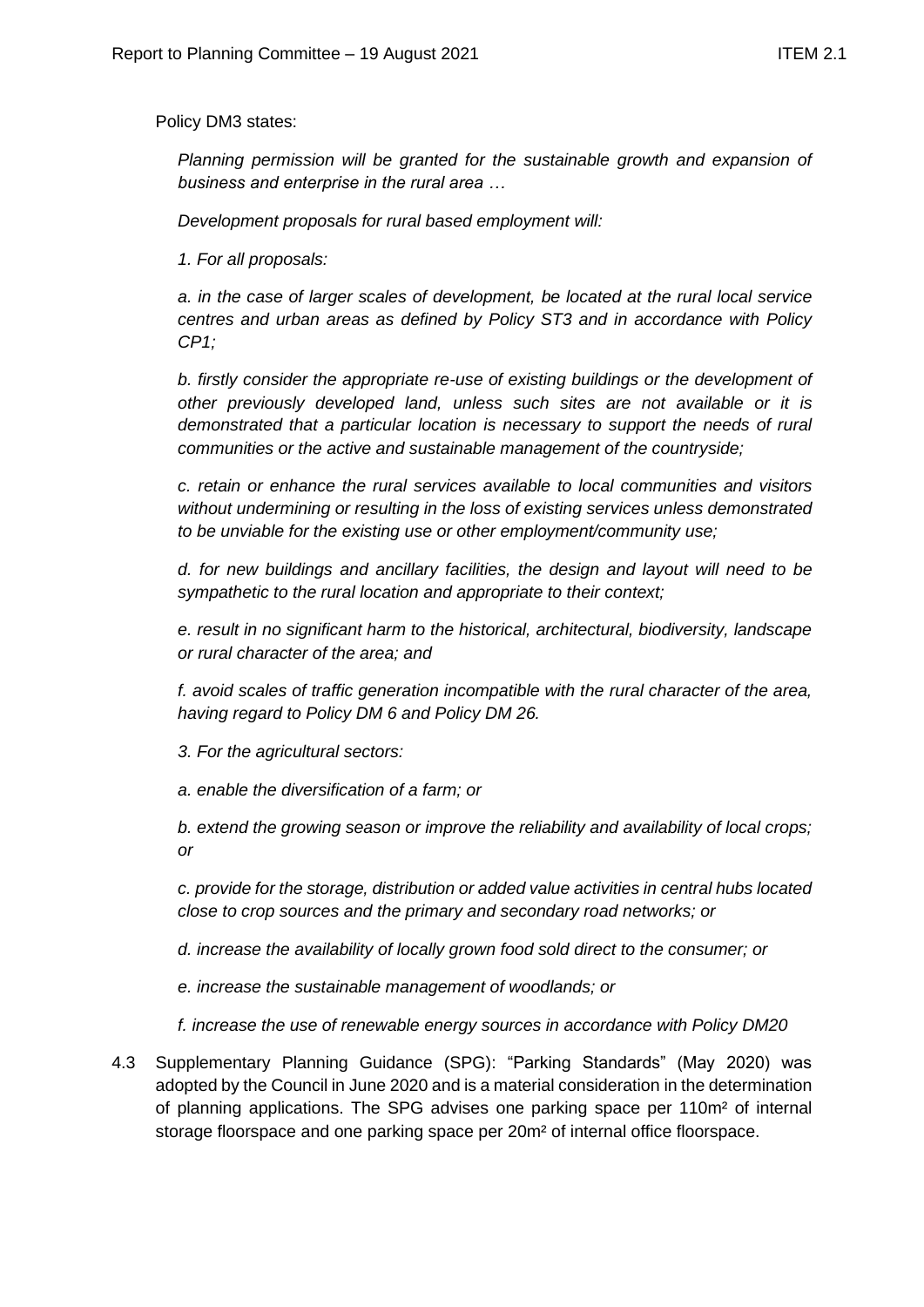#### **5. LOCAL REPRESENTATIONS**

5.1 One representation of support, commenting that if we do not support our local farms to diversify, they will be sold off to become housing estates as they cannot afford to run them anymore.

#### **6. CONSULTATIONS**

6.1 Tunstall Parish Council initially responded as follows - please note that the use proposed in the application description has since been amended from Class E to Class B8:

*This is a difficult application for the Parish Council to give comments on. We understand the need for diversification of farming businesses and very much want to support our local farm and landowner in their business, but there are a number of areas of major concern for us.*

*The grain and storage barn was built under Permitted Development less than 2 years ago, yet there is now an application for change of use and class. Had this application been put before us 2 years ago we would have raised similar concerns. Our concern is that the protective element of an agricultural designation will be removed with a change of use. Given the site has historical buildings and is within the setting of the Tunstall Farmlands we would want to ensure that the site is retained for agricultural purposes.*

*The barn is on an intersection of a bridleway and a footpath that links the southern end of Tunstall via Grove End to the main village of Tunstall, providing a safe pedestrian route off winding Bredgar Road. Traffic accessing the barn subject to this application drives down the bridleway, crossing the busy and well used footpath.*

*We would encourage additional agricultural businesses and employment to the farm, but Agrovista already has a large depot in Maidstone. There is no mention in the documentation of any new recruitment and whether that would be local. There is also no detail in the documentation of the tenancy term for the occupation of the building, given the change of use is to accommodate Agrovista specifically.*

*We would also query why a change to class use E (Research and Development) is being used when from the details it looks as though this will be a Storage and Distribution point (Class B8) for Agrovista. Three vans a day will be loading and exporting from the site. As has been noted by the SBC Planning team the location is reached on rural roads some of which are formally width restricted (eg Hearts Delight Road which is used locally as a rat run through to the A249/M2) or Tunstall Road and Hollingbourne Hill which have some very narrow sections. We have raised similar issues with an expansion at Kent Science Park that would result in additional impact on the local roads and the route through Oad Street to the A249. We wonder whether a warehousing and distribution point is appropriate in this location.*

*There is detail in the documentation that fertilisers, seeds and crop protection products will be stored in the barn. Although Agrovista is Environmental Management systems accredited there is no proper detail on what will be stored in this specific location and the measures that will be taken with regard to storage of hazardous*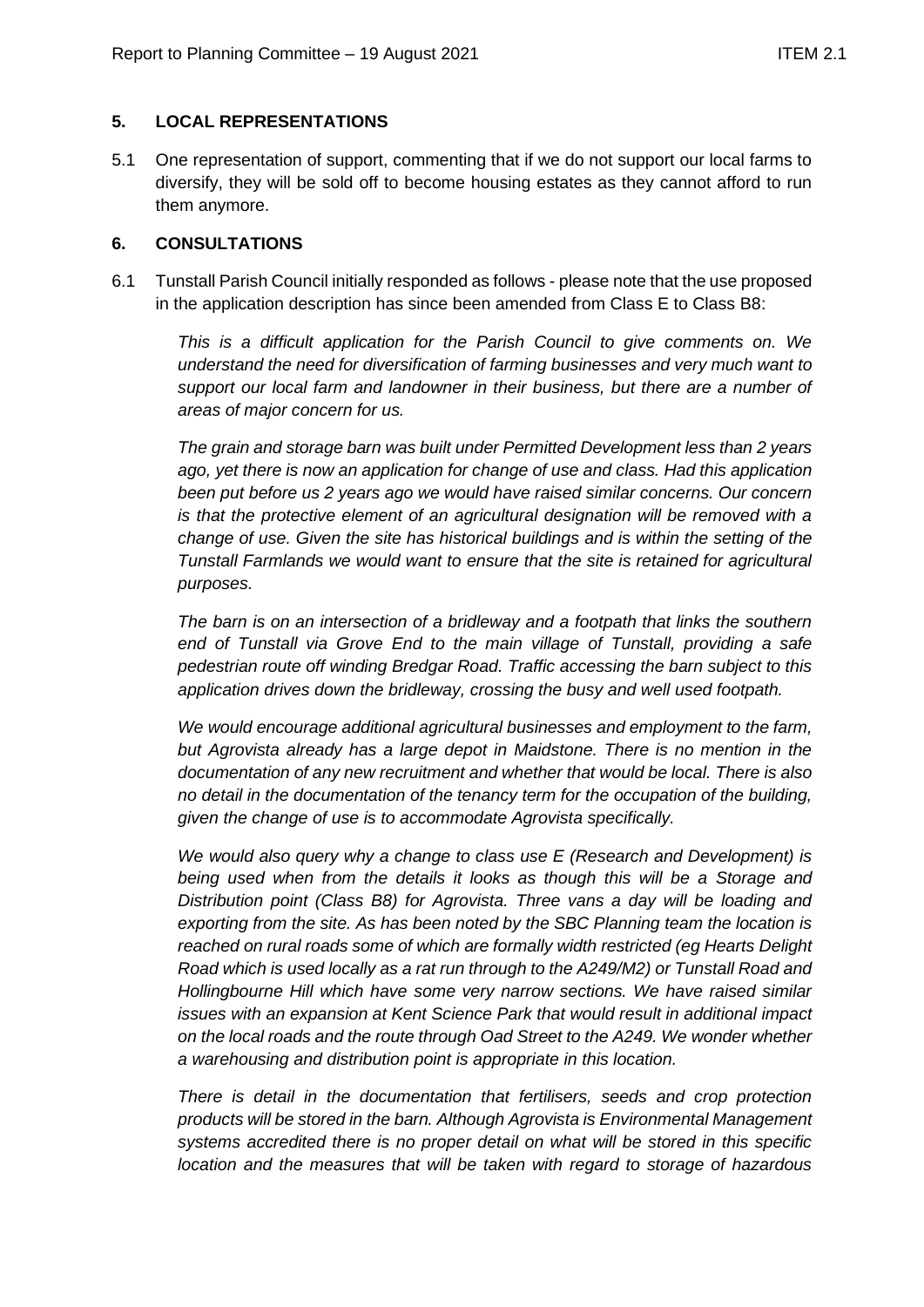*substances. There is no detail on what would happen in case of spillage (eg in transfer to vans) and the potential to contaminate any water supplies or groundwater. There is also no mention of any additional security measures that may impact on the setting.*

*Whilst we acknowledge that there may be some reduction of HGV movements if the grain storage business is reduced or abandoned, our understanding is that grain is a seasonal product in terms of HGV import at the end of summer with smaller export numbers throughout the year. We were therefore surprised to see an average of 50 HGV movements a week allocated to the grain element of the businesses that operate from the farm. We would obviously want to be sure that there is a significant reduction in HGV vehicle movements to account for an increase in movements allocated to this new business, given there are a number of registered businesses at this location.*

*Finally there is very little detail on the impact of this application on the beautiful and significant Listed Buildings at Grove End Farm. We see this as a significant cluster of historical buildings, intrinsically linked to Tunstall and Swales Heritage Strategy. We would want to be sure that any impacts of the change of use are appropriately assessed in relation to these.*

*Given our concerns, we would welcome a site visit with the officer and perhaps a member of the planning committee to better understand the vision for the farm and how this application supports that. We recognize that there will be significant changes to agriculture with the transition from CAP to more environmental protection and there may be conditions that could be applied to reassure us as regards protection of the heritage and safety at the site.*

6.2 Following submission of the updated Transport Statement, the Parish Council responded as follows:

*Tunstall Parish Council have considered the new documents submitted on this*  application. The concerns we originally raised in response to this application still *stand.*

6.3 Kent Highways and Transportation (KHT) initially responded to say that further clarification was needed with regards to the likely number of vehicle movements. Following submission of the updated Transport Statement, they raise no objections subject to conditions and responded as follows:

*With regards to the Trip Report submitted within the revised Transport Technical Note, I am satisfied that, whilst the proposal will result in an increase in car movements, it has been demonstrated that the proposal is likely to result in a reduction in HGV traffic movements to and from the site.*

6.4 The KCC Public Rights of Way Officer raises no objection.

## **7. BACKGROUND PAPERS AND PLANS**

7.1 Application papers and drawings referring to application 21/500222/FULL.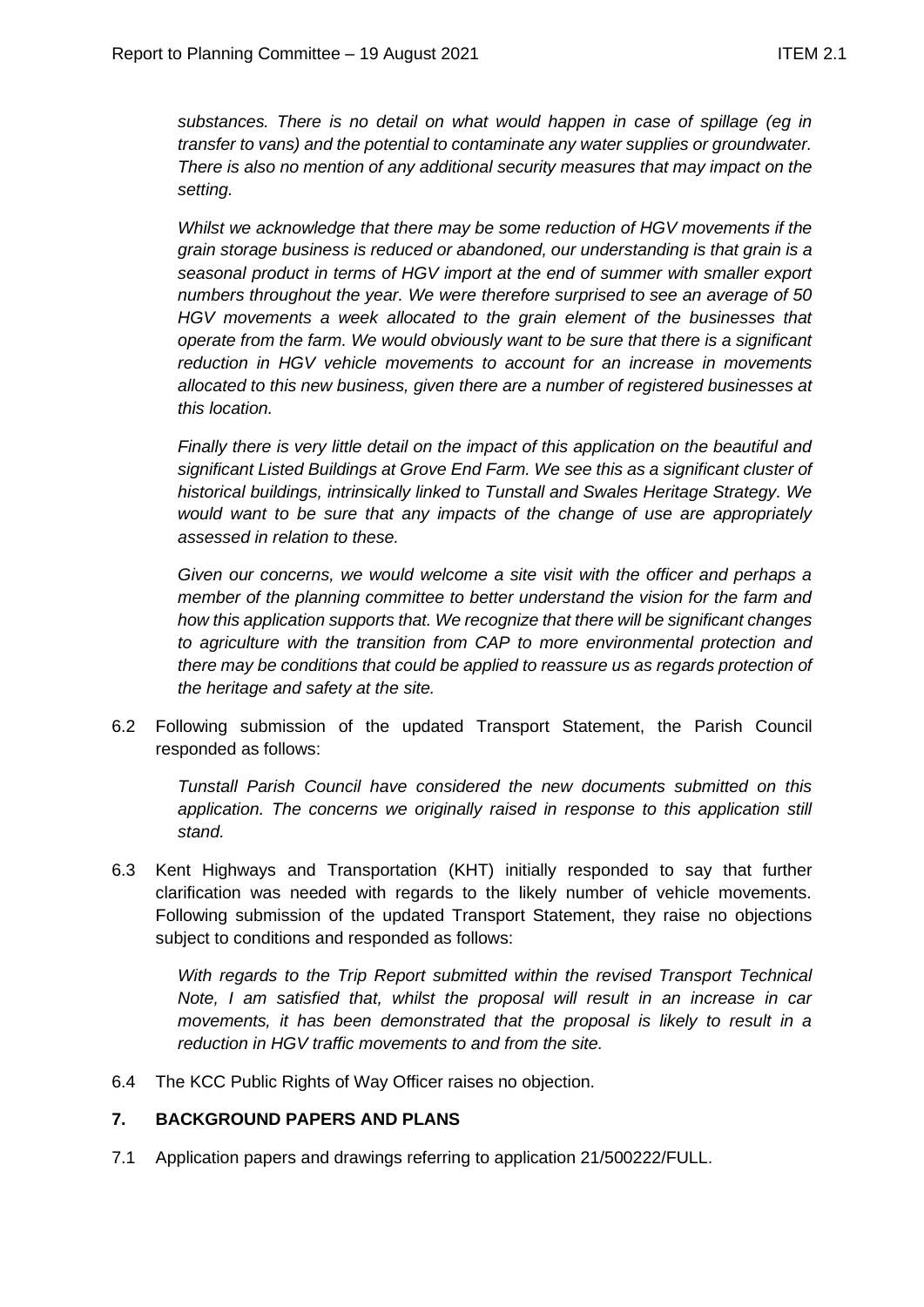# **8. APPRAISAL**

The application site is located in the designated countryside and is near several listed buildings. I consider the key issues to be whether the proposal is acceptable in terms of planning policy, highway safety and neighbouring amenity.

## Principle of Development

8.1 Both Local Plan policy and the NPPF support the re-use of rural buildings and sites for economic purposes, with Policy DM3 supporting uses that help to revitalise the rural economy and provide new jobs. As the proposal uses an existing building and enables the diversification of a farm, I consider the use to be in accordance with local and national policy. However, planning policy also very strongly supports the need to protect the countryside from harmful development and no policy supports expansion of rural businesses at any cost without considering other impacts. I note that the Parish Council accepts the need to support the diversification of farms, but that it raises concerns which I will address below.

Impact on the setting of the listed buildings

8.2 The building is set within a working farm where other ancillary business uses have been established for several years. I am of the view that the proposed use will not adversely affect the adjacent listed dwelling, or the listed farm buildings.

Highways

- 8.3 I have carefully considered the concerns of the Parish Council about whether a B8 use is appropriate in this location, particularly as the site is reached on rural roads which are narrow in places. KHT also raised this issue and requested further clarification of the change in trip generation put forward by the applicant. The revised Transport Technical Note includes a Trip Report which indicates that the proposal will result in an increase in car movements but a reduction in HGV traffic movements to and from the site. On this basis, KHT raise no objection. I am very aware of the unsuitability of the approach roads to this site in terms of accommodating HGVs and would not wish to support any proposal that increased such use. However, having studied this application over some months, and asked detailed questions of the applicant, I do not consider there would be a material increase in the traffic generation - there is in fact a predicted decrease in HGV movements here – and I believe that conditions can be imposed to control hours of traffic movements.
- 8.4 The scheme proposes eight parking spaces to serve the proposed use, which meets the car parking standards of the recently adopted SPG.

## Residential Amenity

8.5 The potential B8 use of the building would cause very little detriment to neighbouring properties in my opinion as a storage use would generate very little noise. Of more concern is potential noise and disturbance from the delivery vans and lorries. The Transport Technical Note gives some indication of the anticipated levels of traffic to and from Grove End Farm. It makes comparison between the existing grain storage use and the current proposals and concludes that the traffic levels would be no more intense than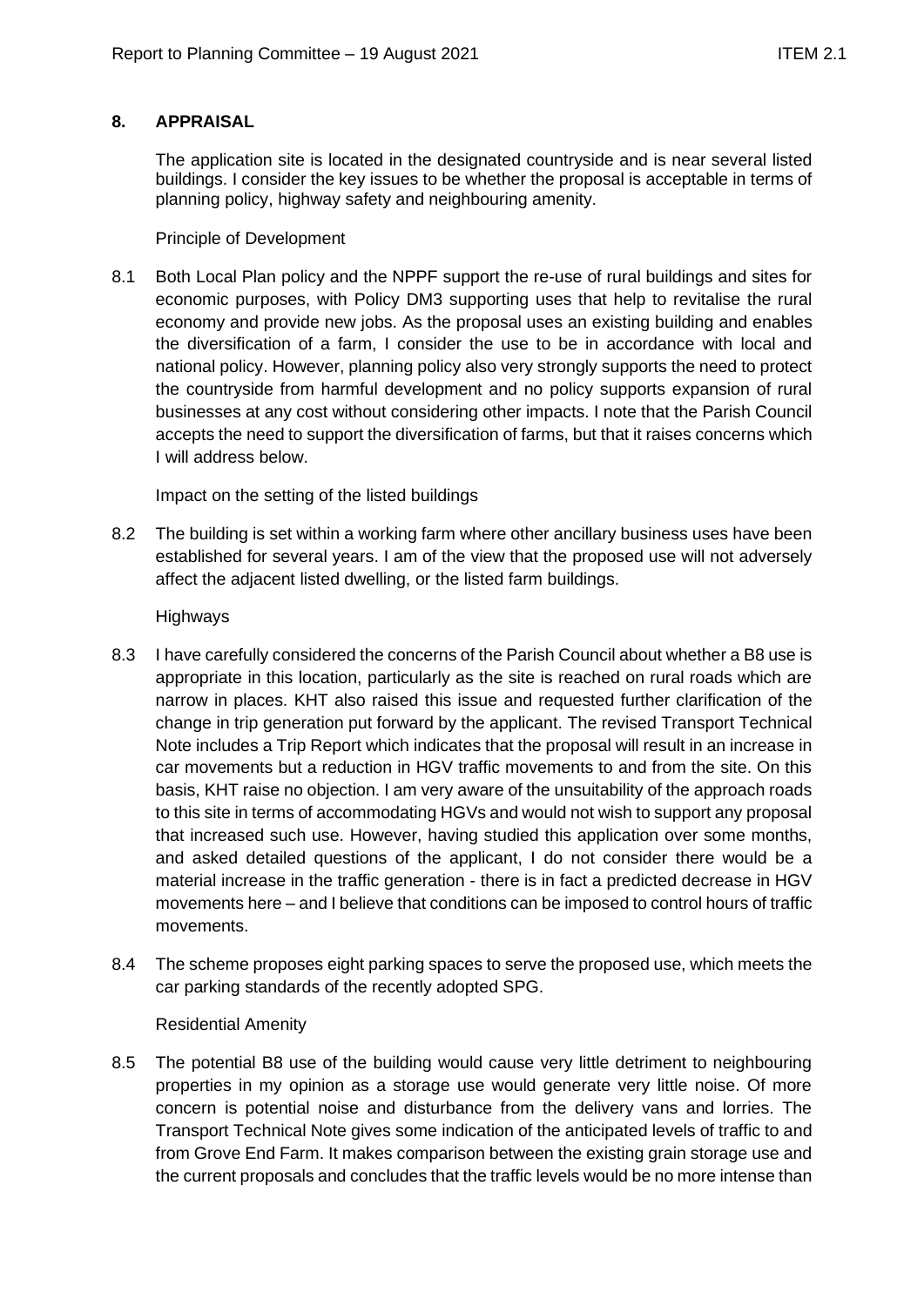the level that the grain storage would have produced. The Transport Technical Note indicates that this use would be likely to generate a total of six vehicles at peak morning times, six vehicles during the day, and six vehicles at peak evening times. I am of the view that this amount of traffic will not cause any significant harm to the residents of the surrounding properties. The main control over the potential impact in this respect would be the hours of use proposed by the applicant. I have recommended a condition to control the hours of collection and delivery to ensure that there would be no significant impact on the residents nearby because of the proposed B8 use.

Other Matters

- 8.6 The bridleway and footpath that converge at this site are well used and there is some concern that an increase in vehicle movements here will risk pedestrian safety. The applicant has confirmed that all vehicles with the proposed use will be parked, loaded, and unloaded adjacent to the building without obstructing any adjacent public right of way.
- 8.7 The Parish Council has questioned whether the proposed use will create any local jobs. Agrovista will have seasonal requirements for additional staff, and these will be advertised locally.
- 8.8 The storage of hazardous substances will comply with the standards of the BASIS Store Inspection Scheme, which requires an independently assessed annual inspection that considers legislation and best practice standards in professional agrochemical storage. The scheme looks at standards set out in the Defra Code of Practice for Suppliers to Agriculture, Horticulture and Forestry and other relevant Codes of Practice. BASIS undertake annual audits to ensure the required standards are met. Agrovista has 21 storage facilities across the country which have all successfully achieved this certification. The applicant has advised that the new facility at Grove End Farm will meet these standards to ensure the safe storage of all products.

# **9. CONCLUSION**

- 9.1 I am of the view that the proposal would contribute to the diversification of the rural economy without having a detrimental impact upon the existing character of the countryside. The impact upon highway amenity would not be unacceptable and although a limited number, would provide six additional jobs within the Borough. I recommend that planning permission be granted.
- **10. RECOMMENDATION**  Grant subject to the following conditions:

## **CONDITIONS**

(1) The development to which this permission relates must be begun not later than the expiration of three years beginning with the date on which the permission is granted.

Reason: In pursuance of Section 91 of the Town and Country Planning Act 1990 as amended by the Planning and Compulsory Purchase Act 2004.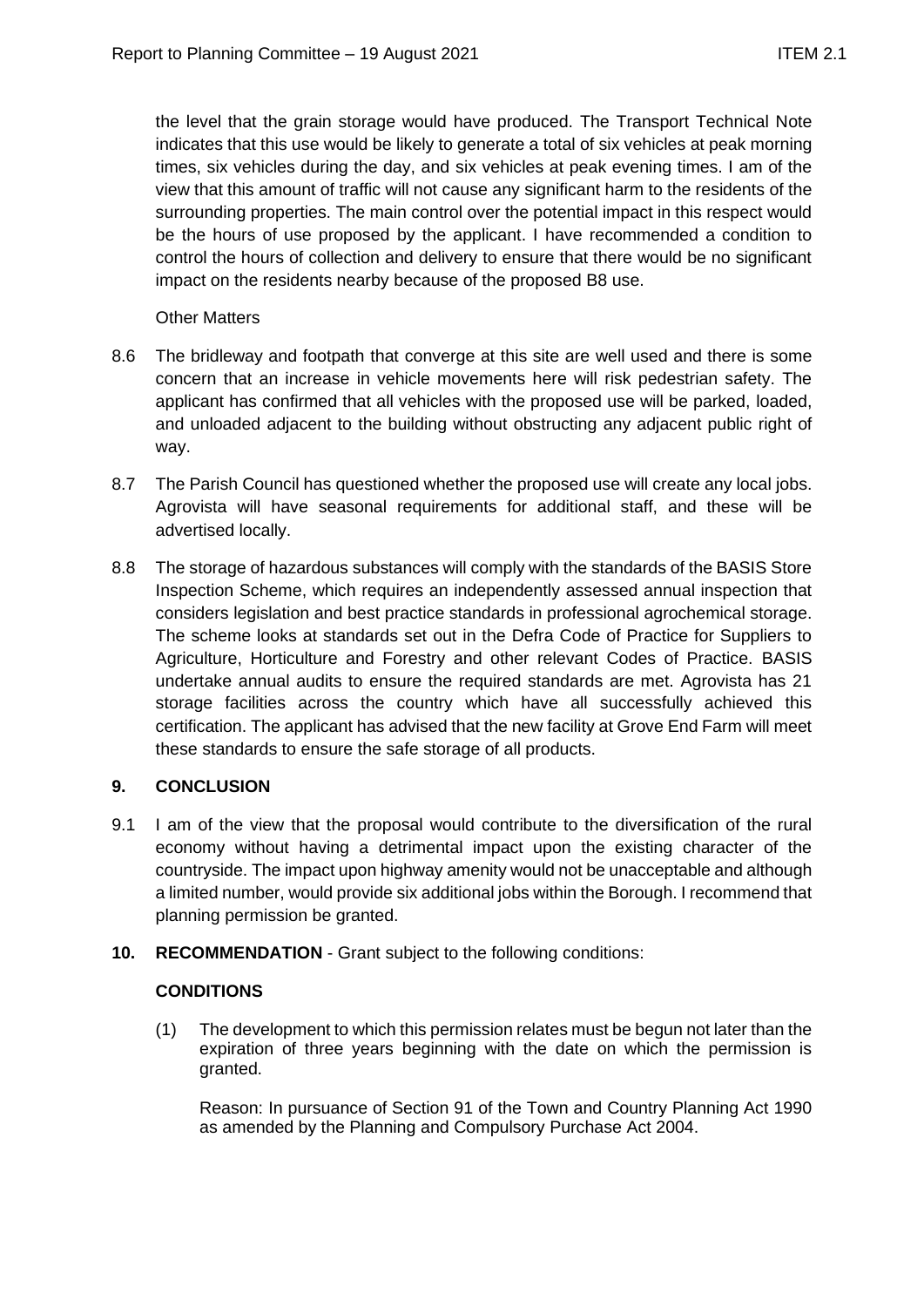(2) The premises shall be used only for the storage and distribution of agricultural produce or products used for the production of agricultural and horticultural crops and amenity grass, and for no other use including any other use in Class B8 of Schedule 1 to the Town and Country Planning (Use Classes) Order 1987 (as amended).

Reason: In the interests of the amenities of the area.

(3) No external storage of parts, equipment, raw materials or products shall take place within the site.

Reason: In the interests of the amenities of the area.

(4) The use of the premises hereby permitted (excluding unattended storage) including the collection and delivery of goods/items stored within the building, shall be restricted to the hours of 7am to 5pm on weekdays, and shall not take place at any time on weekends or Bank Holidays.

Reason: In the interests of the amenities of the area.

(5) The areas shown on approved drawing 201208-S-001 as vehicle parking areas shall be provided before the use is commenced, and these areas shall be retained for the use of the occupiers of and visitors to the premises. No permanent development, whether or not permitted by The Town and Country Planning (General Permitted Development) (England) Order 2015 (or any Order revoking and re-enacting that Order), shall be carried out on these areas or in such a position as to preclude vehicular access to these areas.

Reason: Development without provision of adequate accommodation for the parking and turning of vehicles is likely to lead to parking inconvenient to other road users and be detrimental to highway safety and amenity.

(6) The area shown on approved drawing 201208-S-001 as 'Loading/Unloading Area' shall be retained for the use of the occupiers of and visitors to the premises. No permanent development, whether or not permitted by The Town and Country Planning (General Permitted Development) (England) Order 2015 (or any Order revoking and re-enacting that Order), shall be carried out on that area or in such a position as to preclude vehicular access to that area.

Reason: In the interests of highway safety and amenity.

(7) Before the use is commenced, or the premises occupied, details of a scheme for the provision of Electric Vehicle charging points to serve the development (including an implementation programme) shall be submitted to and approved by the Local Planning Authority. The agreed scheme shall then be implemented in full in accordance with the agreed implementation programme.

Reason: In the interests of encouraging the use of sustainable travel modes.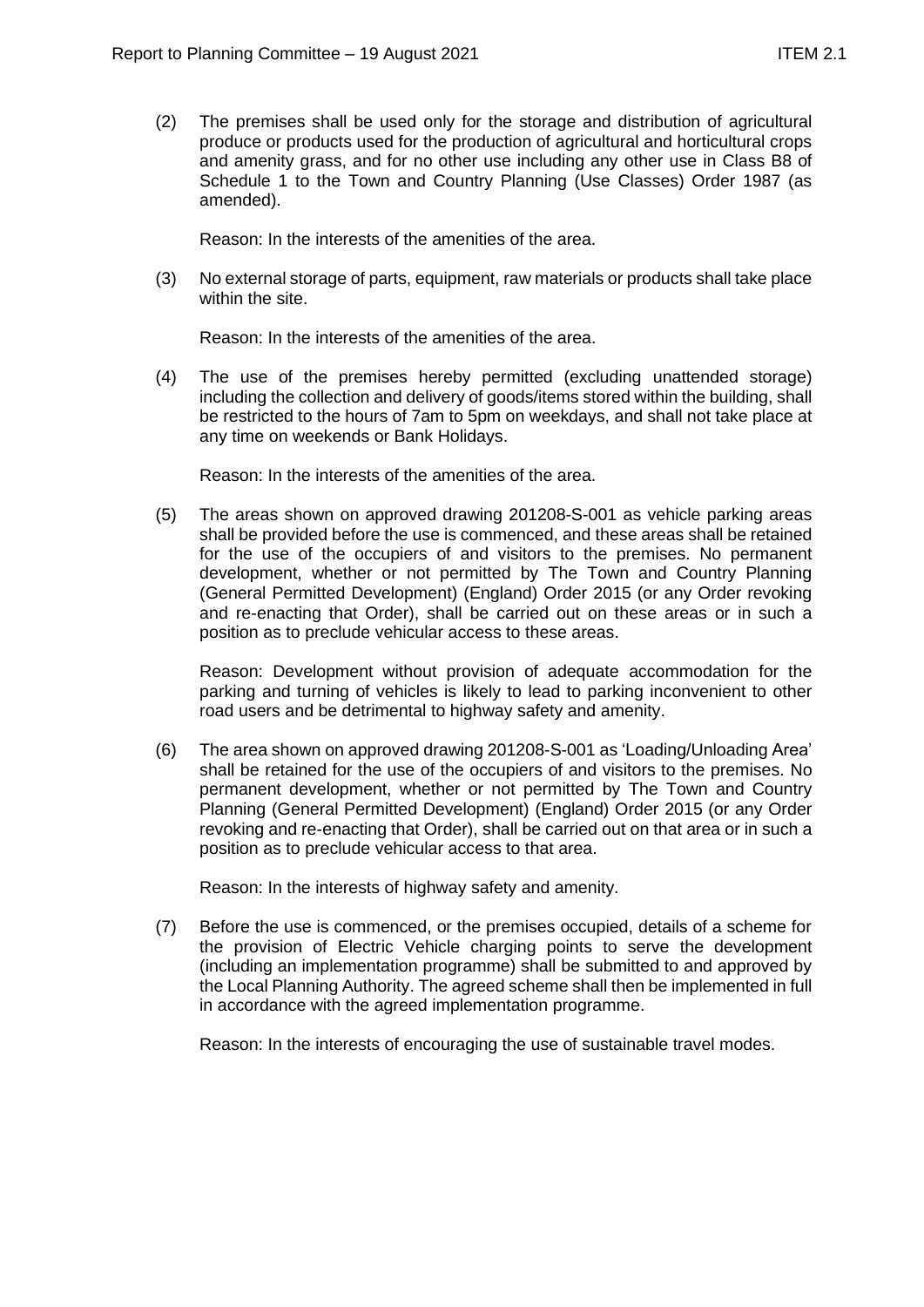# **The Council's approach to the application**

In accordance with paragraph 38 of the National Planning Policy Framework (NPPF) the Council takes a positive and proactive approach to development proposals focused on solutions. We work with applicants/agents in a positive and creative way by offering a pre-application advice service, where possible, suggesting solutions to secure a successful outcome and as appropriate, updating applicants / agents of any issues that may arise in the processing of their application.

The application was considered by the Planning Committee where the applicant/agent had the opportunity to speak to the Committee and promote the application.

NB For full details of all papers submitted with this application please refer to the relevant Public Access pages on the council's website.

The conditions set out in the report may be subject to such reasonable change as is necessary to ensure accuracy and enforceability.